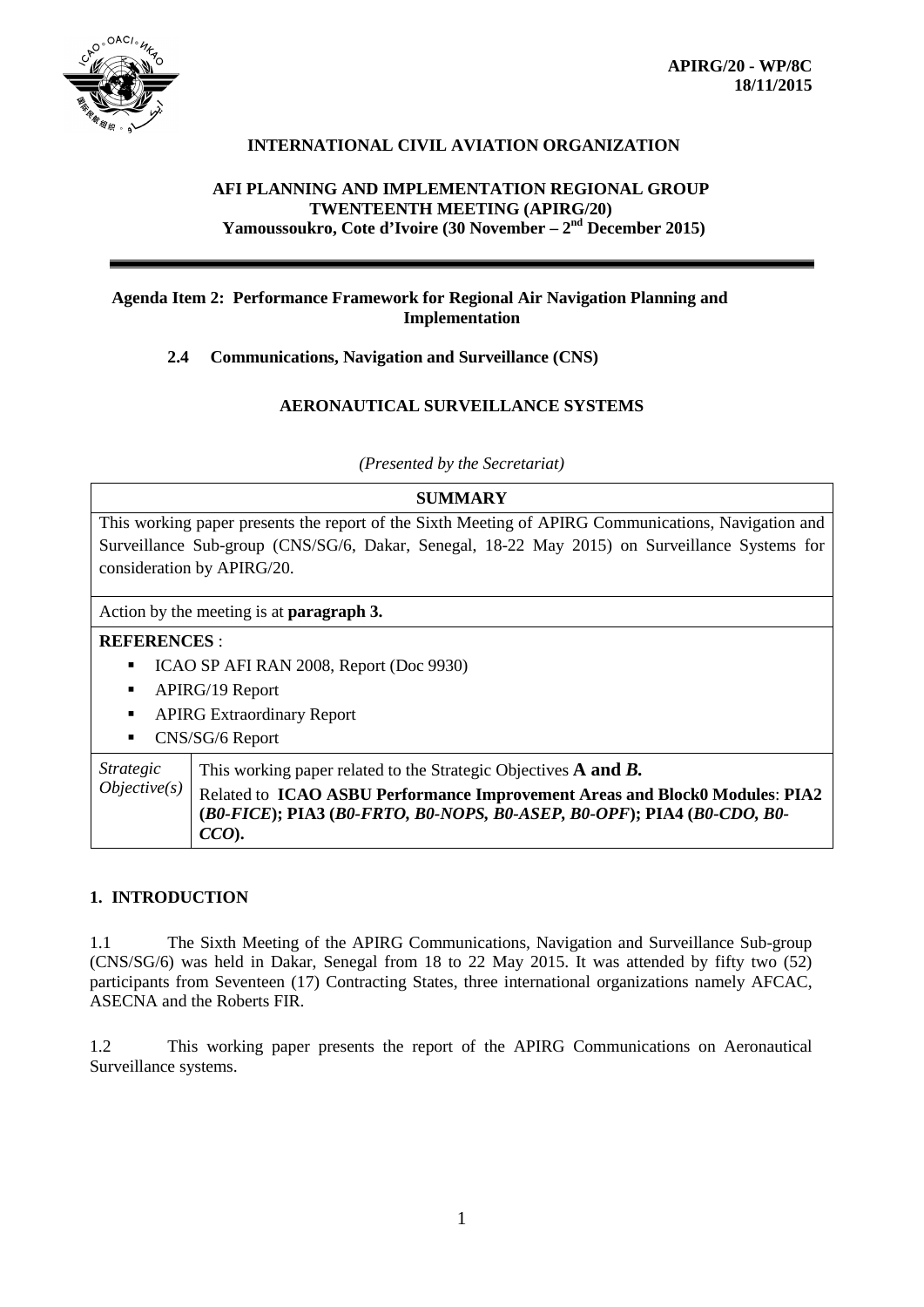# **2. DISCUSSION**

2.1 The CNS/SG/6 meeting reviewed the status of implementation of Aeronautical Surveillance systems and noted the progress made by AFI States in this field.

2.2 Based on SSR Mode S data made available to the meeting, the Sub-group reviewed the status of the radar coverage in the western part of the AFI Region. Accordingly, the meeting recognized the need to enhance surveillance coverage to support efficient and effective provision of Air Traffic Management in this area. The following draft conclusion was formulated:

#### **DRAFT CONCLUSION 20/XX: INTERCONNECTION OF SURVEILLANCE SYSTEMS**

**That;**

**States/Organizations endeavor to interconnect their surveillance systems in order to increase surveillance capability along the Area of Routing and provide seamless surveillance service.**

2.3 The Secretariat informed the meeting on the ongoing implementation of SSR Mode S stations in the AFI Region and underlined difficulties encountered to assign SSR Mode S Interrogator Identifier (II) Codes due to lack of coordinates of SSR Mode S stations. The meeting was informed on the ongoing development by ICAO of the software aiming to facilitating the automation of this assignment.

2.4 In order to prevent conflicts in SSR Mode S operation in the overlapping coverage airspaces SSR Mode S II codes assignment needs to be coordinated in a regional level. The following draft conclusion was formulated:

#### **DRAFT CONCLUSION 20/XX: ASSIGNMENT OF SSR MODE S INTERROGATOR IDENTIFIER (II) CODES**

# **That;**

**In order to prevent conflicts in SSR Mode S operation in the overlapping coverage airspaces:**

- **1) Administrations/Organizations send to the Secretariat, not later than 31/12/2015, the coordinates of their SSR Mode S stations and refer to their respective accredited ICAO Regional Office for the assignment of SSR Mode S Interrogator Identifier (II) code; and**
- **2) ICAO finalize the data base and the software for SSR Mode S Interrogator Identifier (II) code assignment.**

2.5 The meeting also applauded the draft AFI II code assignment planning criteria presented by the Secretariat and it was agreed that this draft should be finalized and completed by a regional procedure for the assignment of II code and submitted to APIRG/20 for approval. The draft AFI II code assignment Criteria and the AFI Assignment Manual are presented at **Appendices 1 & 2** to this working Paper. The following draft conclusion was formulated: